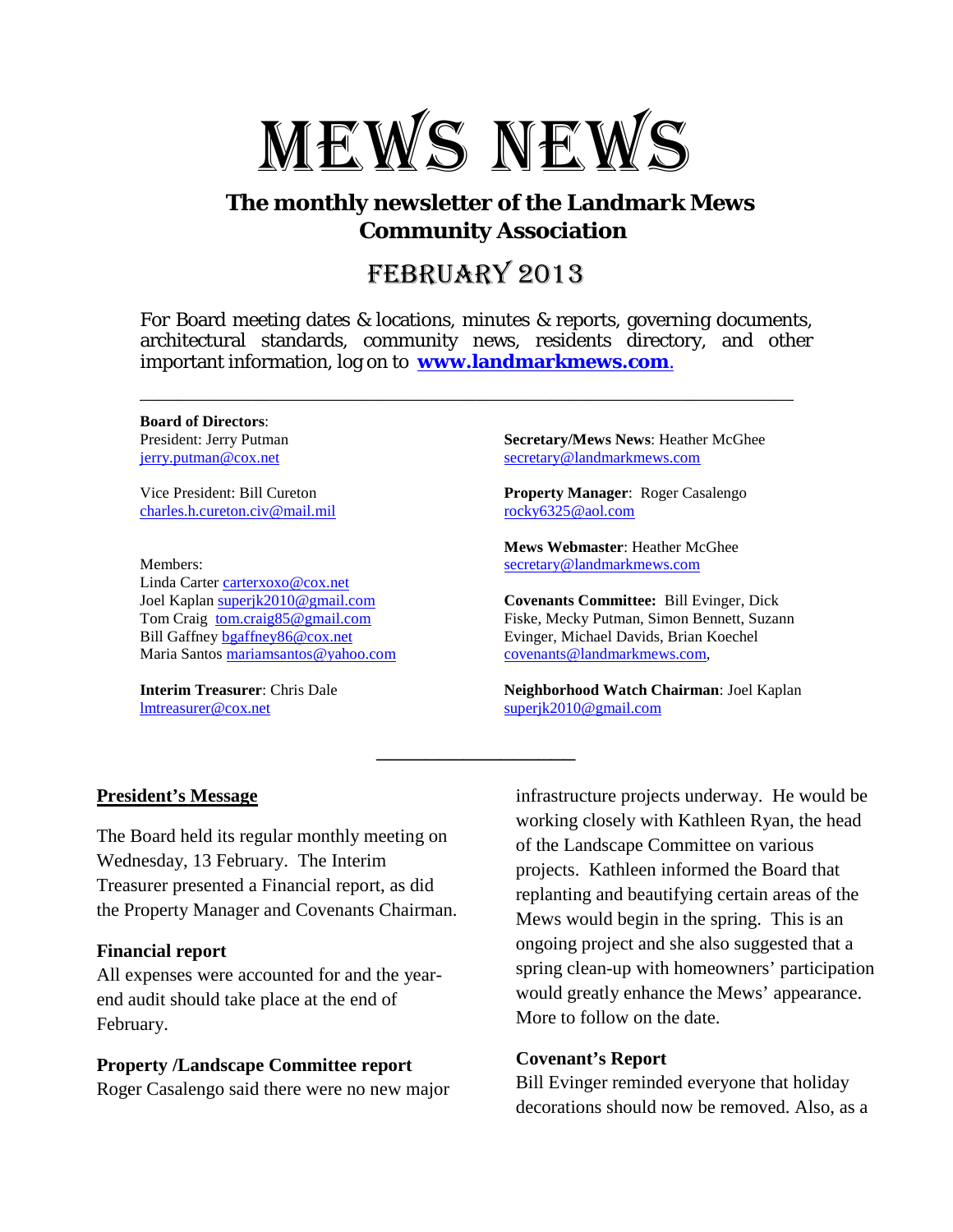reminder, pizza boxes are NOT recyclable on recycling day (Thursdays). The Architectural standards are now going to be reviewed so if any homeowners are interested in participating in this, please contact Bill:

[covenants@landmarkmews.com](mailto:covenants@landmarkmews.com)

\*\*\*\*\*\*\*\*\*\*\*\*\*\*\*\*\*\*\*\*\*\*\*\*\*

In this newsletter, I've provided an update on the Stevenson Ave. sound wall project and a memo to all residents Subject: Community Concerns, dated February  $13<sup>th</sup>$ , 2013. These concerns are not new and are routinely expressed by many of our community residents. We need to do better.

One of our highest priorities is replacing Chris Dale, our Interim Treasurer who will relinquish her position in April 2013. We owe Chris a deep debt of gratitude for filling in after the departure of our past Treasurer. In this regard, we are investigating outsourcing this function to a professional financial management company, which will employ  $21<sup>st</sup>$  century procedures and practices. They provide the following:

- Collect assessments
- Pursue delinquency
- Pay vendors
- Work with the auditor
- Provide first draft of annual operating budget

Additionally, our Property Manager Roger Casalengo, is conducting a study to determine how to modernize the lighting throughout the community to brighten it up. We will keep you informed as we proceed.

Lastly, some individuals seem to have a heavy foot when driving within Landmark Mews

Community property. Please slow down as we have a few elderly residents and parents walking children within the community.

This is a proud community and with your support we will only continue to prosper.

Thanks for your continued support,

Jerry Putman

Contact me: [jerry.putman@cox.net](mailto:jerry.putman@cox.net)

*\*The Mews has several new residents, and we are hoping to obtain their contact information. If you are new to the Mews or if you have updated information, please complete the form on the back of the Mews News to be sure you are on our E-Mail list. It will soon be our only method of communication.*

## **Landmark Mews Community Concerns**

## **DOG WASTE**

We have noticed an increasing amount of dog waste in the common areas and along the sidewalks on the exterior perimeter of the brick wall. As a friendly reminder and as a courtesy to your neighbors, please pick up after your dog when walking them and dispose of it properly, as leaving the bags on the ground is just as bad as not picking it up at all. In addition, many of our residents have spent a lot of time, care and expense in making their front yards and our community beautiful. Please show courtesy and don't let your dog go in your neighbor's yard as pet waste/urine damages grass, flowers and shrubs. Instead, have them go in the common areas and pick up after them, which makes it a pleasant community for everyone and is a Fairfax County Ordinance (see below in italics, taken from www.fairfaxcounty.gov).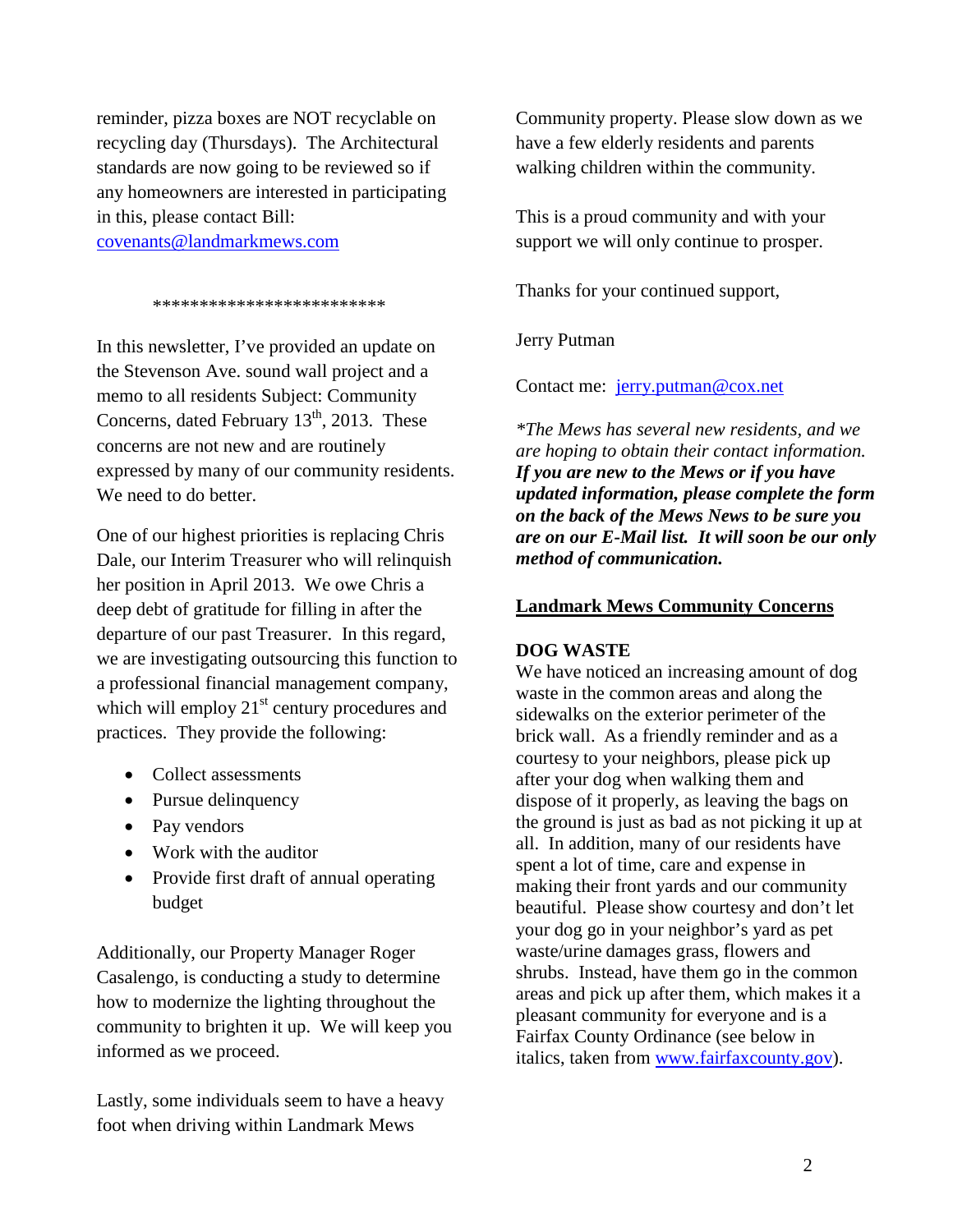## *Section 41.1-2-6-Animals causing unsanitary conditions*

*It shall be unlawful for the owner of any animal to animals to keep such animals or animals in such a manners as to cause unsanitary conditions. The owner of custodian of any dogs shall be responsible for the removal of excreta deposited by such dog on the property of another, including public places. (26-04- 41.1).*

*[http://library.municode.com/HTML/1005](http://library.municode.com/HTML/10051/level3/FACOCO_CH41.1ANCOCA_ART2ANCORACO.html) [1/level3/FACOCO\\_CH41.1ANCOCA\\_A](http://library.municode.com/HTML/10051/level3/FACOCO_CH41.1ANCOCA_ART2ANCORACO.html) [RT2ANCORACO.html#](http://library.municode.com/HTML/10051/level3/FACOCO_CH41.1ANCOCA_ART2ANCORACO.html) FACOCO\_CH41.1ANCOCA\_ART2ANC ORACO\_S41.1--*‐*2--*‐*6ANCAUNCO*

*Cleaning up dog waste, with its bacteria, parasites and viruses, is important for our health and the health of our water resources. Dog waste that is left on the ground, especially near streets and sidewalks, is usually washed into storm drains that flow to local waterways without being treated. Picking up your dog's waste and throwing it into the trash is the right and the healthy thing to do for us and our environment, so please pick up after your dog. For more on what you can do to make a difference, visit [www.fairfaxcounty.gov/dpwes/stormwat](http://www.fairfaxcounty.gov/dpwes/stormwater) [er](http://www.fairfaxcounty.gov/dpwes/stormwater) or call 703--*‐*324--*‐*5500.* 

*[http://www.fairfaxcounty.gov/podcasts/t](http://www.fairfaxcounty.gov/podcasts/transcripts/2012/n2u-) [ranscripts/2012/n2u--](http://www.fairfaxcounty.gov/podcasts/transcripts/2012/n2u-)*‐*oct31.htm#*

# **DOG LEASH LAWS**

It has been recently brought to our attention that a few dog owners are letting their dogs off leash on Landmark Mews property and surrounding areas. Please remember that all dogs MUST be on a leash when outside of your home unless you are in a designated off-leash area, per

Fairfax County Ordinance (see below in italics, taken from www.fairfaxcounty.gov).

## *Section 41.1--*‐*2--*‐*4. --*‐ *Unrestricted dogs prohibited; leash law.*

*No dog shall run unrestricted, as defined in Section 41.1--*‐*1--*‐*1, in the County. Any person who is the owner of a dog found unrestricted in the County shall be in violation of this Section. This Section shall not apply to any person who uses a dog under his direct supervision while lawfully hunting, while engaged in a supervised formal obedience training class or show, during formally sanctioned field trials, while a dog is in an area owned, leased, controlled, or operated by Fairfax County designated by resolution of the Board of Supervisors as an off--*‐*leash dog exercise area, or while a dog is in an area owned, leased, controlled, or operated by the Fairfax County Park Authority and designated by resolution of the Fairfax County Park Authority as an off--*‐*leash or dog exercise area, or while a dog is in an area, leased, controlled, or operated by the Northern Virginia Regional Park Authority and designated by resolution of the Northern Virginia Regional Park Authority Board as an off--*‐*leash or dog exercise area, or if a dog is a service animal whose handler is unable because of a disability to use a harness, leash, or other tether, or the use of a harness, leash, or other tether would interfere with the service animal's safe effective performance of work or tasks, in which case the service animal must be otherwise under the handler's control (e.g., voice control, signals, or other effective means). It is a violation of this Section for any owner of a dog to place such dog or allow it to be placed into custody of any person not*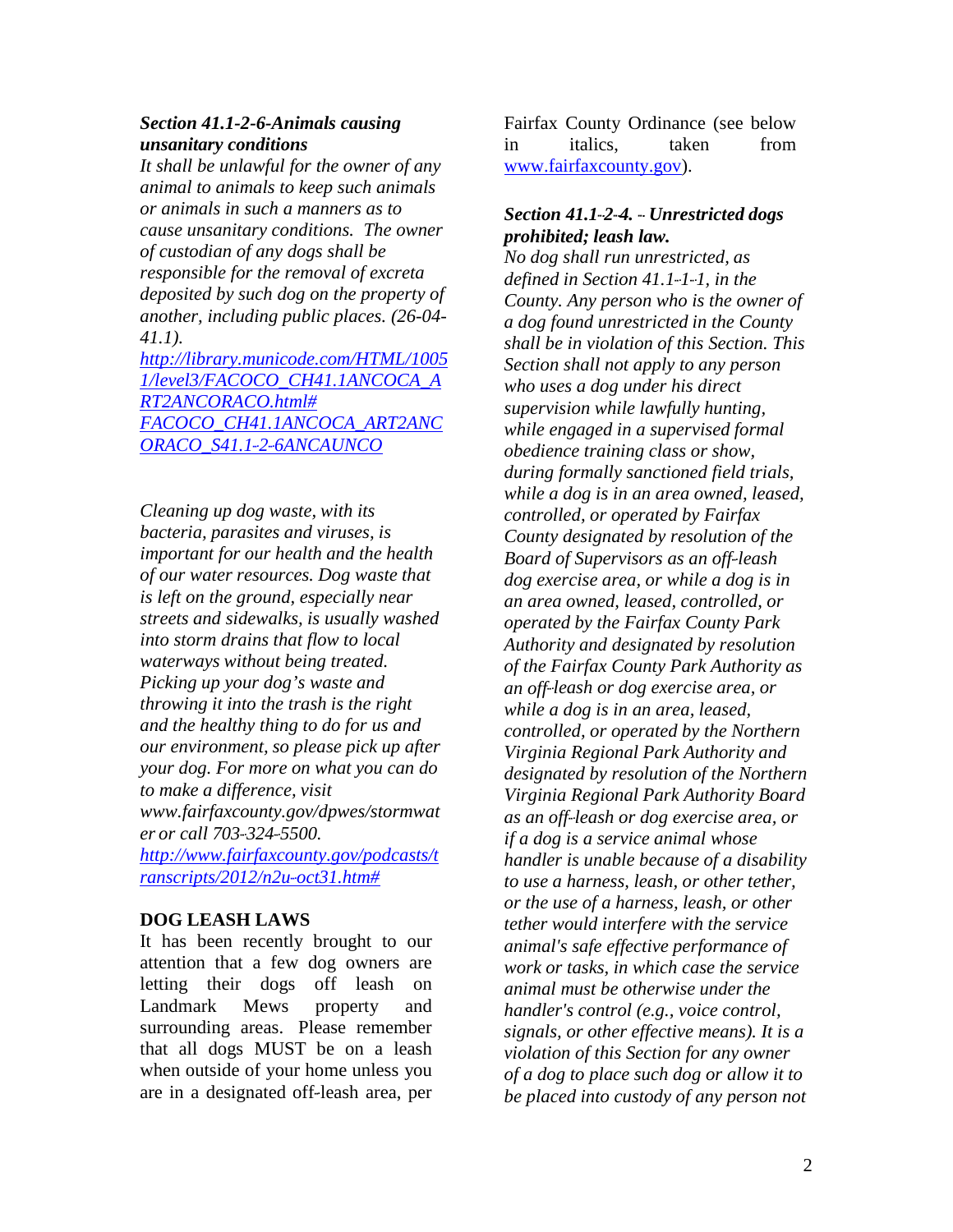*physically capable of maintaining effective control of restricting such dog.*

*[http://library.municode.com/HTML/100](http://library.municode.com/HTML/10051/level3/FACOCO_CH41.1ANCOCA_ART2ANCORACO.html) [51/level3/FACOCO\\_CH41.1ANCOCA\\_](http://library.municode.com/HTML/10051/level3/FACOCO_CH41.1ANCOCA_ART2ANCORACO.html) [ART2ANCORACO.html#](http://library.municode.com/HTML/10051/level3/FACOCO_CH41.1ANCOCA_ART2ANCORACO.html) FACOCO\_CH41.1ANCOCA\_ART2AN CORACO\_S41.1--*‐*2--*‐*4UNDOPRLELA*

As a courtesy to your neighbors, we ask that all dog owners please keep their dogs on leash for their safety, as well as for the safety of others.

#### **GARBAGE BAGS & CROWS**

We have noticed an increasing amount of trash on the street during garbage collection days due to the increased number of crows that are in the neighborhood that are tearing into white garbage bags. As a reminder, we encourage residents to use black/heavy duty garbage bags or bins with lids when placing their trash out on the curb for collection. There is also an increased number of crows that are roosting in the proffer zone, the berm and other areas surrounding Landmark Mews. We also encourage residents NOT to feed wild animals, as it attracts the crows to a food source, which then attracts them to the garbage.

#### **RECYCLING**

As a reminder, please carefully **SECURE** your recycled materials in the bin when placing them out on the curb for pick-up. The weather is unpredictable and we have had several very windy days, and as a result, a great deal of recycled material left out on the curb gets blown around the neighborhood creating litter. AAA recommends

breaking down boxes and compacting containers (e.g, crushing cans), whenever possible. If you need a recycling bin, please contact Roger Casalegno, Property Manager at [Rocky6325@aol.com.](mailto:Rocky6325@aol.com)

Thank you for your cooperation in keeping Landmark Mews a clean and beautiful place to live!

# **February 4<sup>th</sup> Update on the Stevenson Sound Wall**

Thursday evening, 31 January, VDOT and Transurban / Fluor officials held a special briefing for Landmark Mews homeowners / residents to explain what the Federal Highway Administration – approved sound wall will look like for our segment of Stevenson Avenue. They also explained the complexities of noise measurements / terminology, the noise reduction benefits calculated for nearby homeowners, the process for eliciting community approval, and which homeowners are entitled under federal regulations to vote "yes" or "no" on whether VDOT should build the wall. They answered all questions posed, then helped homeowners determine on the sound map whether they fell into the group expected to realize noticeable noise reduction; i.e., 5 decibels or greater.

The presentation was totally in line with agreements previously reached with VDOT's Chief Engineer, Garrett Moore, as previously reported. They confirmed they will be building a 12-foot high sound wall (the height of the existing Overlook sound wall) on our segment of Stevenson Avenue – that is, 12 feet above the level of the Stevenson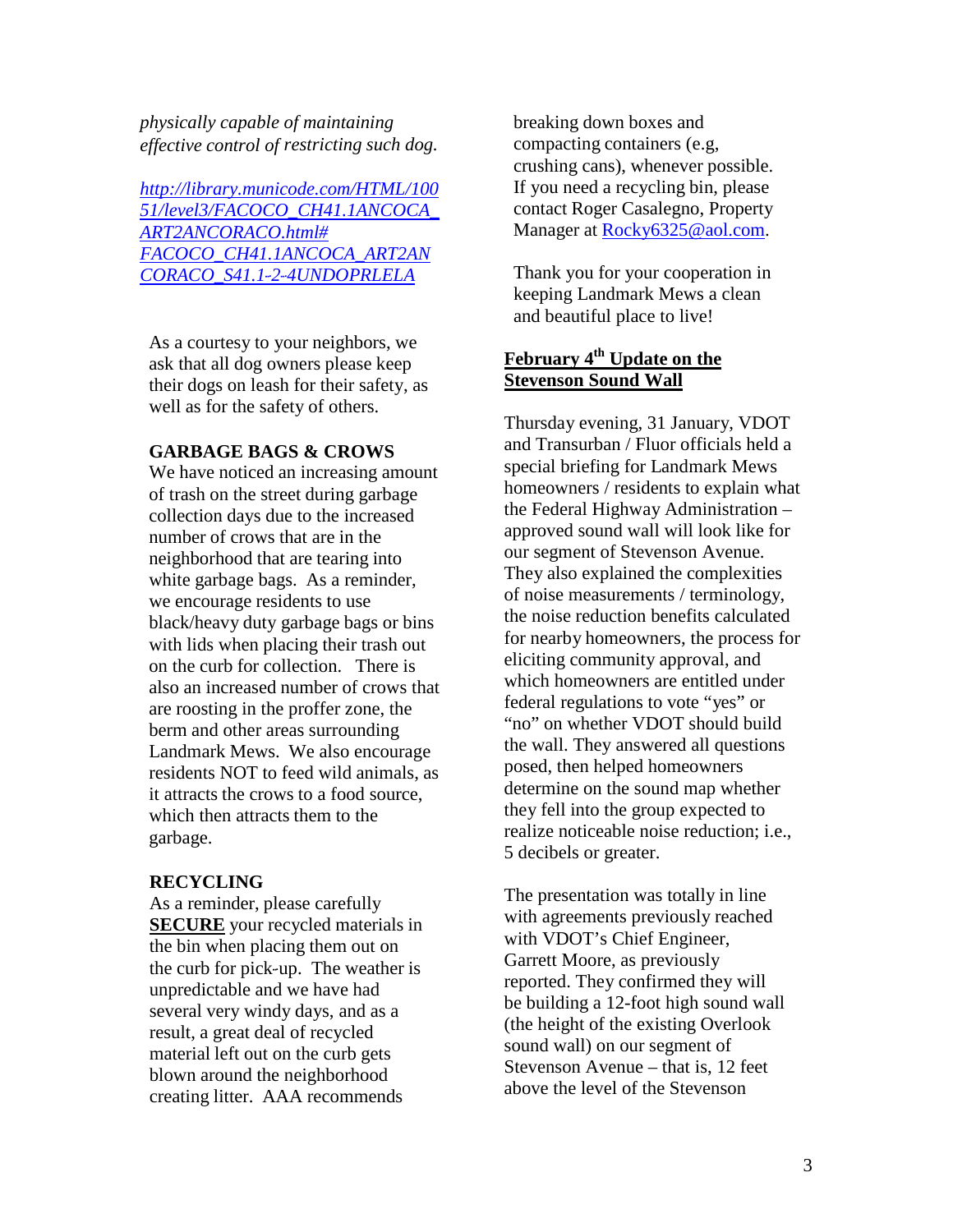Avenue roadway. Compared to the targeted goal of a 7 decibel reduction in existing highway-related noise levels, the sound model calculates a 6 to 14 decibel reduction for homeowners along Stevenson Avenue – and noticeable reduction at least for the second row of homes. The presentation was well-received; many homeowners signed their ballots – in support of building the wall.

Although cases of communities voting down a proposed sound wall to which they are legally entitled are extremely rare, VDOT is legally required to send ballots to affected homeowners giving them the opportunity to do so. Think of it as two-pronged – good public relations and a built-in legal defense against disgruntled homeowner lawsuits claiming damages as a result of an unwanted sound wall.

For affected homeowners who did not vote at the meeting, Transurban, for VDOT, will be sending out registered letters eliciting their votes. Responses not received by the due date (estimated about 20 February) will be counted as "yes" votes. Assuming community support, VDOT / Transurban will proceed to order long lead materials required to construct our sound wall.

We are fortunate that work at our end of the I-95 HOT Lanes project is at the front of the production line. Excavation alongside Stevenson Avenue is proceeding quickly. While the completion date for the entire

HOT Lanes project is "end of 2014," we hope our end will complete much earlier. What remains is to ensure that during project execution, VDOT/Transurban workforces adhere to agreements reached.

For those receiving sound wall ballots, please return them promptly. The sooner the sound wall materials can be ordered, the sooner it can be built.

## **Please Slow Down**

Please slow down while driving in the community and please obey the Stop signs. We have both children and the elderly living in the community, and it is simply not safe to drive fast on our narrow streets.

#### **Reminder - Parking Policy**

Please remember that the Landmark Mews Parking Policy has provisions for both residents as well as guests. Here are a few reminders:

- 1. Resident vehicles must display a Landmark Mews decal
- 2. Residents may not park in Visitors parking between 10:00 AM and 8:00 PM
- 3. Guests need to leave a note in their car as to whom they are visiting

#### **Board Meeting Dates and Host**

March 13th, 7:00 p.m. at the home of Charles Cureton, 6303 Chaucer View Circle.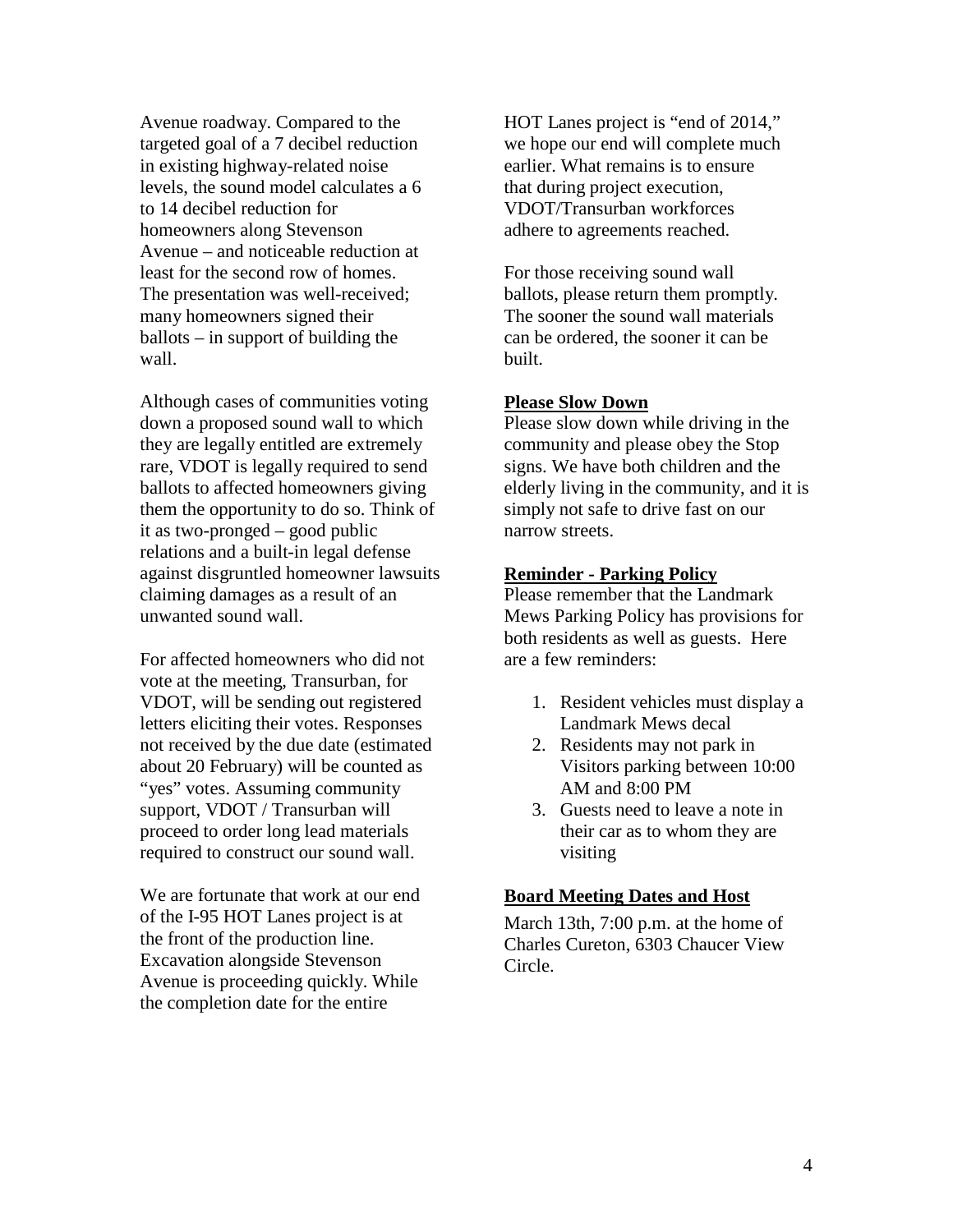# **LMCA Board Attendance 2013**

| <b>Member</b>       |                     | Jan              | Feb       | Mar | Apr | May       | Jun | Jul        | Aug        | Sep        | Oct | Nov | Dec        |
|---------------------|---------------------|------------------|-----------|-----|-----|-----------|-----|------------|------------|------------|-----|-----|------------|
| <b>Name</b>         | Position            | $\boldsymbol{9}$ | 13        | 13  | 10  | ${\bf 8}$ | 12  | ${\bf 10}$ | ${\bf 14}$ | ${\bf 11}$ | 19  | 13  | ${\bf 11}$ |
| Jerry Puman         | President           | ${\sf N}$        | Υ         |     |     |           |     |            |            |            |     |     |            |
| Charles<br>Cureton  | Vice<br>President   | Υ                | Υ         |     |     |           |     |            |            |            |     |     |            |
| Linda Carter        | Member              | ${\sf N}$        | Υ         |     |     |           |     |            |            |            |     |     |            |
| Tom Craig           | Member              | $\mathsf Y$      | Υ         |     |     |           |     |            |            |            |     |     |            |
| <b>Bill Gaffney</b> | Member              | Y                | ${\sf N}$ |     |     |           |     |            |            |            |     |     |            |
| Joel Kaplan         | Member              | Y                | Υ         |     |     |           |     |            |            |            |     |     |            |
| Maria Santos        | Member              | $\mathsf Y$      | ${\sf N}$ |     |     |           |     |            |            |            |     |     |            |
| Roger<br>Casalengo  | Property<br>Manager | Υ                | Υ         |     |     |           |     |            |            |            |     |     |            |
| Chris Dale          | Iterim<br>Treasurer | Υ                | Υ         |     |     |           |     |            |            |            |     |     |            |
| Heather<br>McGhee   | Secretary           | ${\sf N}$        | Υ         |     |     |           |     |            |            |            |     |     |            |